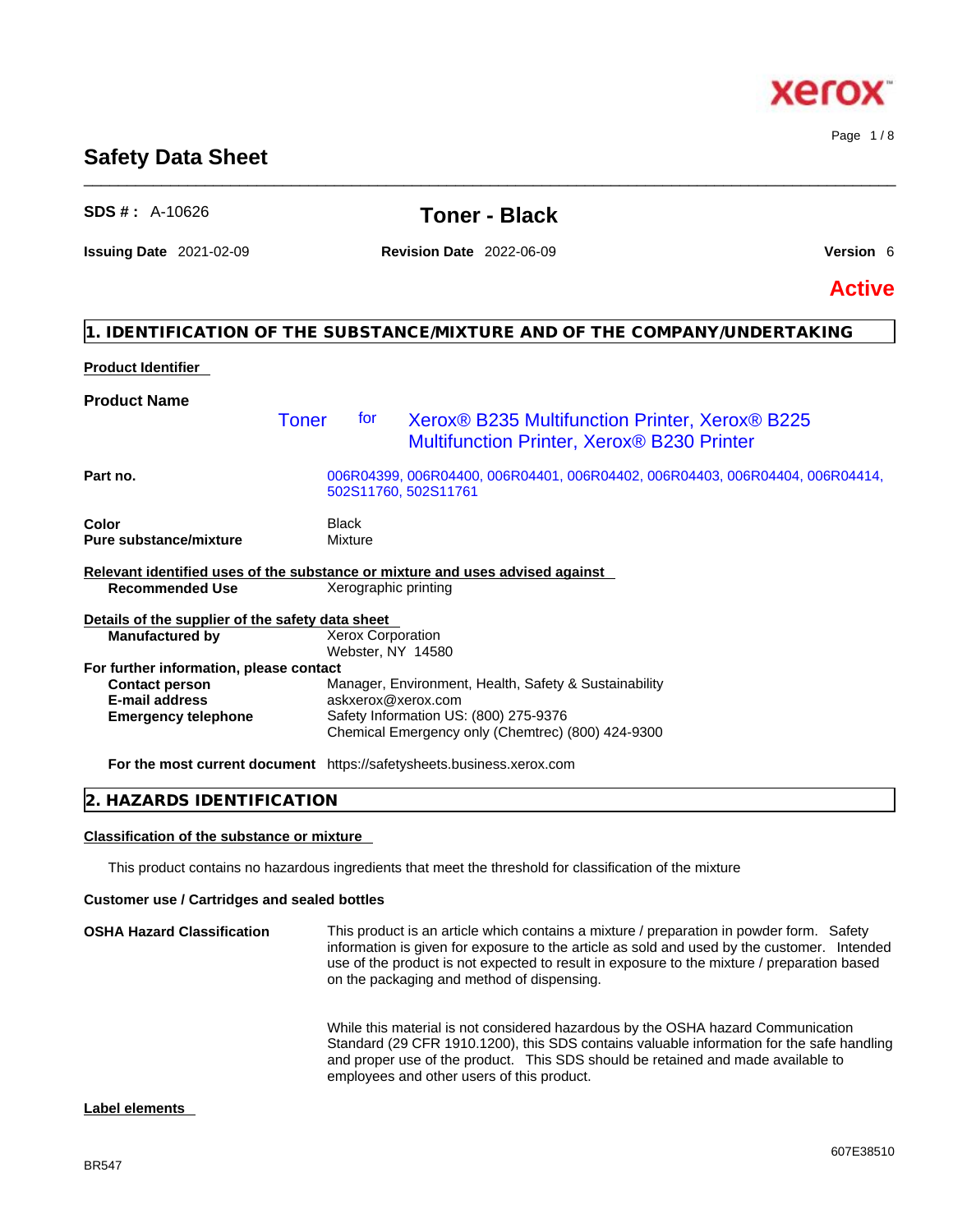

| <b>Signal Word</b>              | None          |
|---------------------------------|---------------|
| <b>Hazard Statements</b>        | None required |
| <b>Precautionary Statements</b> | None required |

#### **Other hazards**

Not a PBT according to REACH Annex XIII May form explosible dust-air mixture if dispersed

#### **3. COMPOSITION/INFORMATION ON INGREDIENTS**

#### **Mixtures**

| <b>Chemical Name</b>        | CAS No.     | Weight %    | <b>Classification (Reg.</b><br>1272/2008) | <b>Hazard Statements</b> |
|-----------------------------|-------------|-------------|-------------------------------------------|--------------------------|
| Polyester resin             | Proprietary | 70-85       |                                           | $- -$                    |
| Carbon black                | 1333-86-4   | $5 - 10$    | $\overline{\phantom{a}}$                  | $\sim$ $\sim$            |
| <b>Charge Control Agent</b> | 42405-40-3  | $0.5 - 1.5$ | Flam, Sol. 1<br>Acute Tox 4               | H <sub>228</sub><br>H302 |
|                             |             |             | Aquatic Acute 1<br>Aquatic Chronic 1      | H400<br>H410             |
| Titanium dioxide            | 13463-67-7  |             | Carc (Inhal) 2                            | H <sub>351</sub>         |

"--" indicates no classification or hazard statements apply.

Full text of H- statements: see section 16

| $100 \times 100$<br>4<br>IVIE.<br>$\overline{\phantom{a}}$<br>1 I L<br>· ADN∟J<br>v |  |
|-------------------------------------------------------------------------------------|--|
|-------------------------------------------------------------------------------------|--|

### **Description of first-aid measures**

| <b>General advice</b>                                       | For external use only. When symptoms persist or in all cases of doubt seek medical advice.    |
|-------------------------------------------------------------|-----------------------------------------------------------------------------------------------|
|                                                             | Show this material safety data sheet to the doctor in attendance.                             |
| Eye contact                                                 | Immediately flush with plenty of water. After initial flushing, remove any contact lenses and |
|                                                             | continue flushing for at least 15 minutes                                                     |
| <b>Skin contact</b>                                         | Wash skin with soap and water                                                                 |
| <b>Inhalation</b>                                           | Move to fresh air                                                                             |
| Ingestion                                                   | Rinse mouth with water and afterwards drink plenty of water or milk                           |
| Most important symptoms and effects, both acute and delayed |                                                                                               |
| <b>Acute toxicity</b>                                       |                                                                                               |
| Eyes                                                        | No known effect                                                                               |
| <b>Skin</b>                                                 | No known effect                                                                               |
| <b>Inhalation</b>                                           | No known effect                                                                               |
| Ingestion                                                   | No known effect                                                                               |
| <b>Chronic toxicity</b>                                     | No known effects under normal use conditions                                                  |
| <b>Main symptoms</b>                                        | Overexposure may cause:                                                                       |
|                                                             | mild respiratory irritation similar to nuisance dust.                                         |
| <b>Aggravated Medical Conditions</b>                        | None under normal use conditions                                                              |
|                                                             | Indication of immediate medical attention and special treatment needed                        |
| <b>Protection of first-aiders</b>                           | No special protective equipment required                                                      |
| Notes to physician                                          | Treat symptomatically                                                                         |
|                                                             |                                                                                               |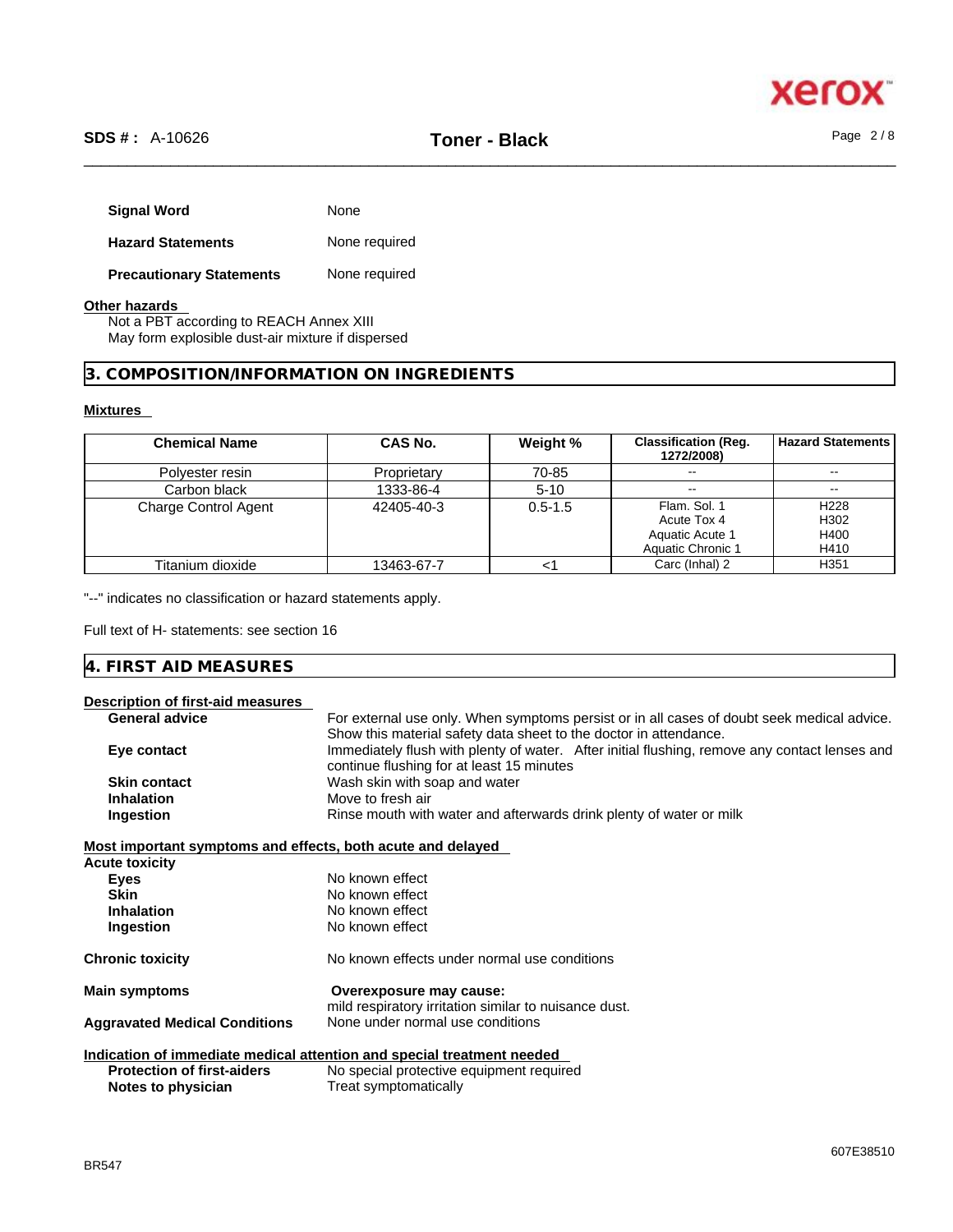### **5. FIRE-FIGHTING MEASURES**

#### **Extinguishing media**

**Suitable extinguishing media** Use water spray or fog; do not use straight streams, Foam **Unsuitable extinguishing media** Do not use a solid water stream as it may scatterand spread fire

#### **Special hazards arising from the substance or mixture**

Fine dust dispersed in air, in sufficient concentrations, and in the presence of an ignition source is a potential dust explosion hazard

#### **Hazardous combustion products**

Hazardous decomposition products due to incomplete combustion, Carbon oxides, Nitrogen oxides (NOx)

#### **Advice for fire-fighters**

In the event of fire and/or explosion do not breathe fumes. Wear fire/flame resistant/retardant clothing. Use self-contained pressure-demand breathing apparatus if needed to prevent exposure to smoke or airborne toxins. Wear self-contained breathing apparatus and protective suit

#### **Other information**

| <b>Flammability</b> | Not flammable. Will not readily ignite. |
|---------------------|-----------------------------------------|
| Flash point         | Not applicable                          |

#### **6. ACCIDENTAL RELEASE MEASURES**

#### **Personal precautions, protective equipment and emergency procedures**

Avoid breathing dust

#### **Environmental precautions**

Although toner is not an aquatic toxin, microplastics may be a physical hazard to aquatic life and should not be allowed to enter drains, sewers, or waterways

#### **Methods and material for containment and cleaning up**

| <b>Methods for containment</b> | Prevent dust cloud                                                                 |
|--------------------------------|------------------------------------------------------------------------------------|
| Methods for cleaning up        | Use an electrically protected vacuum cleaner to remove excess, then wash with COLD |
|                                | water. Hot water fuses the toner, making it difficult to remove                    |

#### **Reference to other sections**

See section 12 for additional ecological information See Section 13 for additional information

#### **7. HANDLING AND STORAGE**

#### **Precautions for safe handling**

| Advice on safe handling | Handle in accordance with good industrial hygiene and safety practice, Avoid dust<br>accumulation in enclosed space, Prevent dust cloud |
|-------------------------|-----------------------------------------------------------------------------------------------------------------------------------------|
| <b>Hygiene measures</b> | None under normal use conditions                                                                                                        |

### **Conditions for safe storage, including any incompatibilities**

#### **Technical measures and storage conditions**

Keep container tightly closed in a dry and well-ventilated place, Store at room temperature

**Incompatible products** None

#### **Specific end uses**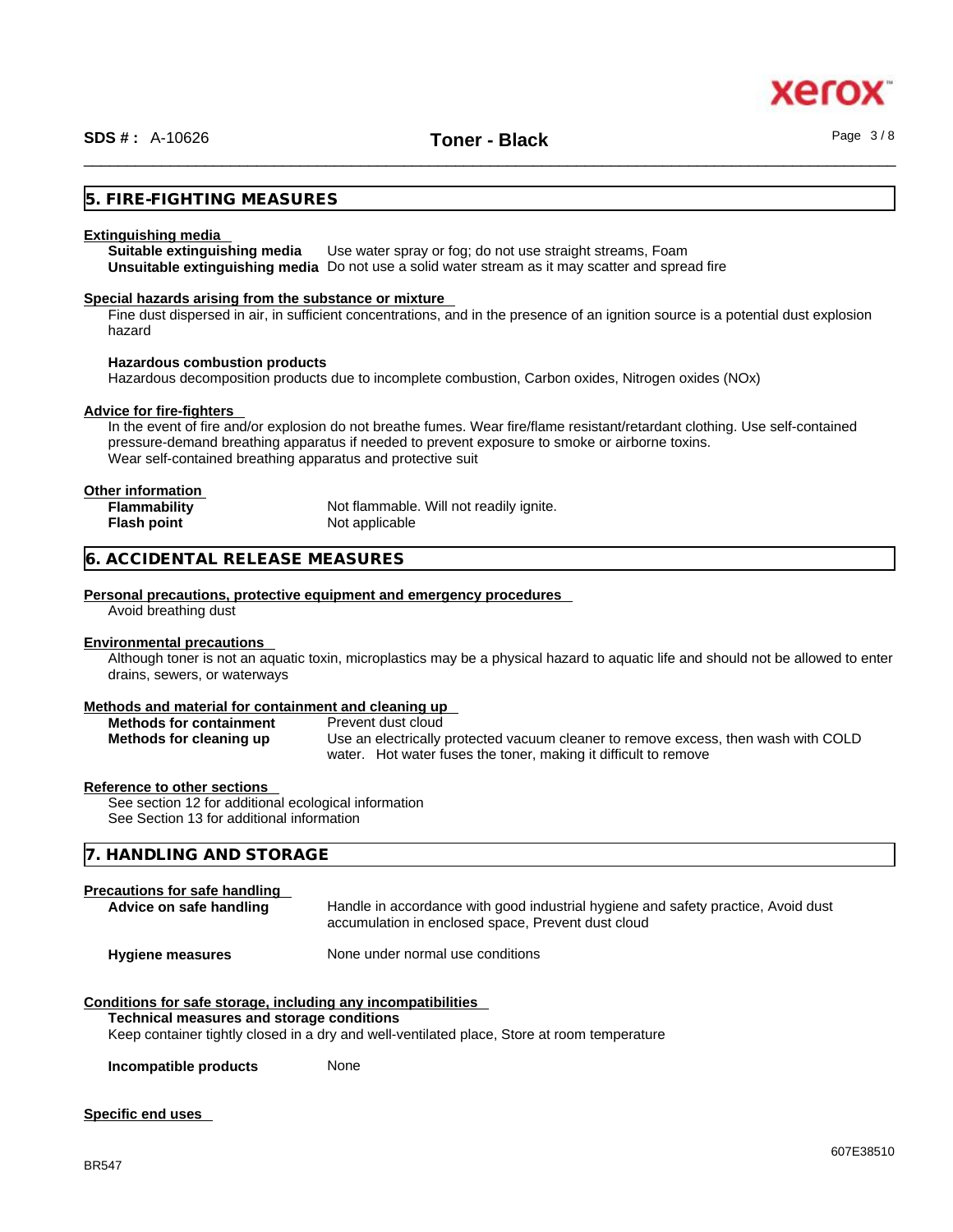

#### Xerographic printing

#### **8. EXPOSURE CONTROLS/PERSONAL PROTECTION**

### **Control parameters**

# **Exposure Limits Xerox Exposure Limit<br>Xerox Exposure Limit**

ACGIH TLV TWA **10 mg/m<sup>3</sup> (inhalable particles) ACGIH TLV TWA** 3 mg/m<sup>3</sup> (respirable dust) **OSHA PEL TWA** 15 mg/m<sup>3</sup> (total dust) **OSHA PEL TWA** 5 mg/m<sup>3</sup> (respirable dust)  $2.5 \text{ mg/m}^3$  (total dust) **Xerox Exposure Limit** 0.4 mg/m<sup>3</sup> (respirable dust)

#### **Component Information**

| <b>Chemical Name</b>           | <b>ACGIH TLV</b>           | OSHA PEL                         |
|--------------------------------|----------------------------|----------------------------------|
| ⊧black<br>Carbon               | TWA.<br>ma/m <sup>3</sup>  | TWA:<br>ma/m∘<br>ັບເປ            |
| ÷.<br><br>⊺itanium<br>⊧dioxide | TWA.<br>`ma/m <sup>s</sup> | TWA.<br>ma/m <sup>3</sup><br>. . |

**Controls** 

**Exposure controls** 

**Engineering measures** None under normal use conditions

# **Individual protection measures, such as personal protective equipment (PPE)**

No special protective equipment required **Hand protection** No special protective equipment required **Skin and body protection** No special protective equipment required<br> **Respiratory protection** No special protective equipment required. **Respiratory protection** No special protective equipment required.<br> **Thermal hazards** None under normal processing **Thermal hazards** None under normal processing

#### **Environmental Exposure Controls**

**Environmental Exposure** Keep out of drains, sewers, ditches and waterways

#### **9. PHYSICAL AND CHEMICAL PROPERTIES**

#### **Information on basic physical and chemical properties**

**Decomposition temperature** Not determined

| Appearance<br><b>Physical state</b><br>Color                                                                                                             | Powder<br>Solid<br><b>Black</b> |                                                                                                      | Odor<br><b>Odor threshold</b><br>рH | Faint<br>Not applicable<br>Not applicable |  |
|----------------------------------------------------------------------------------------------------------------------------------------------------------|---------------------------------|------------------------------------------------------------------------------------------------------|-------------------------------------|-------------------------------------------|--|
| <b>Flash point</b>                                                                                                                                       |                                 | Not applicable                                                                                       |                                     |                                           |  |
| <b>Melting / Freezing Point</b><br>Boiling point/range<br>Softening point                                                                                |                                 | Not applicable<br>Not applicable<br>49 - 60 °C                                                       | 120 - 140 °F                        |                                           |  |
| <b>Evaporation rate</b><br><b>Flammability</b><br><b>Flammability Limits in Air</b>                                                                      |                                 | Not applicable<br>Not flammable. Will not readily ignite.<br>Not applicable                          |                                     |                                           |  |
| Vapor pressure<br>Vapor density<br><b>Specific gravity</b><br><b>Water solubility</b><br><b>Partition coefficient</b><br><b>Autoignition temperature</b> |                                 | Not applicable<br>Not applicable<br>$1 - 2$<br><b>Negligible</b><br>Not applicable<br>Not applicable |                                     |                                           |  |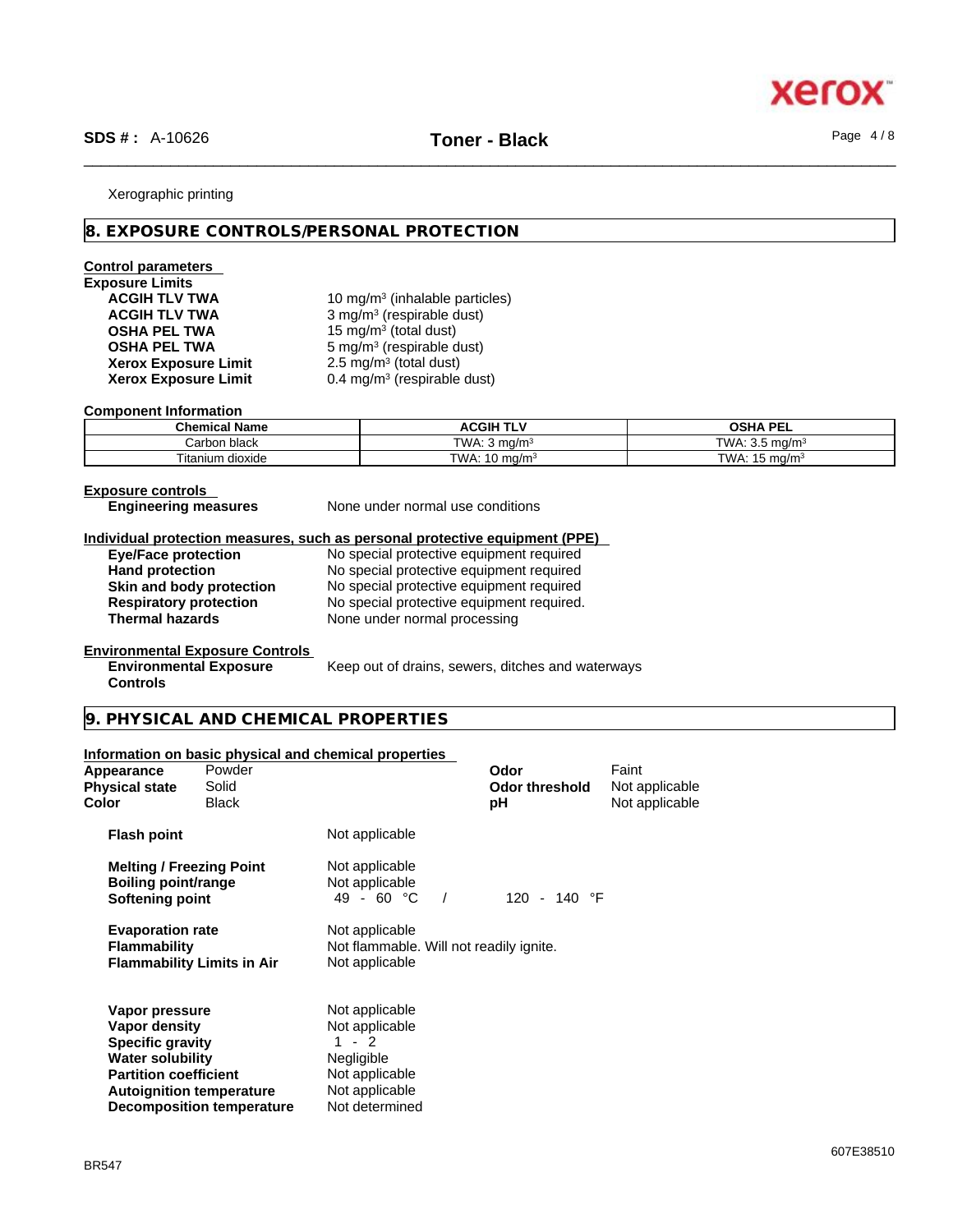# xero

# \_\_\_\_\_\_\_\_\_\_\_\_\_\_\_\_\_\_\_\_\_\_\_\_\_\_\_\_\_\_\_\_\_\_\_\_\_\_\_\_\_\_\_\_\_\_\_\_\_\_\_\_\_\_\_\_\_\_\_\_\_\_\_\_\_\_\_\_\_\_\_\_\_\_\_\_\_\_\_\_\_\_\_\_\_\_\_\_\_\_\_\_\_\_ **SDS # :** A-10626 **Toner - Black** Page 5 / 8

| Viscosity<br><b>Explosive properties</b> | Not applicable<br>Fine dust dispersed in air, in sufficient concentrations, and in the presence of an ignition<br>source is a potential dust explosion hazard |
|------------------------------------------|---------------------------------------------------------------------------------------------------------------------------------------------------------------|
| <b>Oxidizing properties</b>              | Not applicable                                                                                                                                                |
| Other information                        |                                                                                                                                                               |

None

#### **10. STABILITY AND REACTIVITY**

#### **Reactivity**

No dangerous reaction known under conditions of normal use

#### **Chemical stability**

Stable under normal conditions.

#### **Possibility of hazardous reactions**

| <b>Hazardous reactions</b> | None under normal processing            |
|----------------------------|-----------------------------------------|
| Hazardous polymerization   | Hazardous polymerization does not occur |

#### **Conditions to avoid**

Prevent dust cloud. Fine dust dispersed in air, in sufficient concentrations, and in the presence of an ignition source is a potential dust explosion hazard.

#### **Incompatible Materials**

None

#### **Hazardous decomposition products**

None under normal use

#### **11. TOXICOLOGICAL INFORMATION**

*The toxicity data noted below is based on the test results of similar reprographic materials.* 

#### **Information on toxicological effects**

#### **Acute toxicity**

# **Product Information**

**No skin irritation, No eye irritation Oral LD50** > 5 g/kg (rat) **Dermal LD50**  $\rightarrow$  5 g/kg (rabbit)<br>**LC50 Inhalation**  $\rightarrow$  5 mg/L (rat, 4 h) **LC50 Inhalation** > 5 mg/L (rat, 4 hr)

#### **Component Information**

| <b>Chemical Name</b> | <b>LC50 Inhalation</b> | <b>Dermal LD50</b> | Oral LD50           |
|----------------------|------------------------|--------------------|---------------------|
| Carbon black         |                        | Rabbit<br>`q/kq    | (Rat<br>15400 mg/kg |
| Titanium dioxide     |                        |                    | 10000 mg/kg<br>(Rat |

| <b>Chronic toxicity</b>      |                                                                           |
|------------------------------|---------------------------------------------------------------------------|
| <b>Sensitization</b>         | No sensitization responses were observed                                  |
| <b>Neurological Effects</b>  | No information available                                                  |
| Target organ effects         | None known                                                                |
| <b>CMR Effects</b>           |                                                                           |
| <b>Mutagenic effects</b>     | Not mutagenic in AMES Test                                                |
| <b>Reproductive toxicity</b> | This product does not contain any known or suspected reproductive hazards |
| Carcinogenicity              | See "Other Information" in this section.                                  |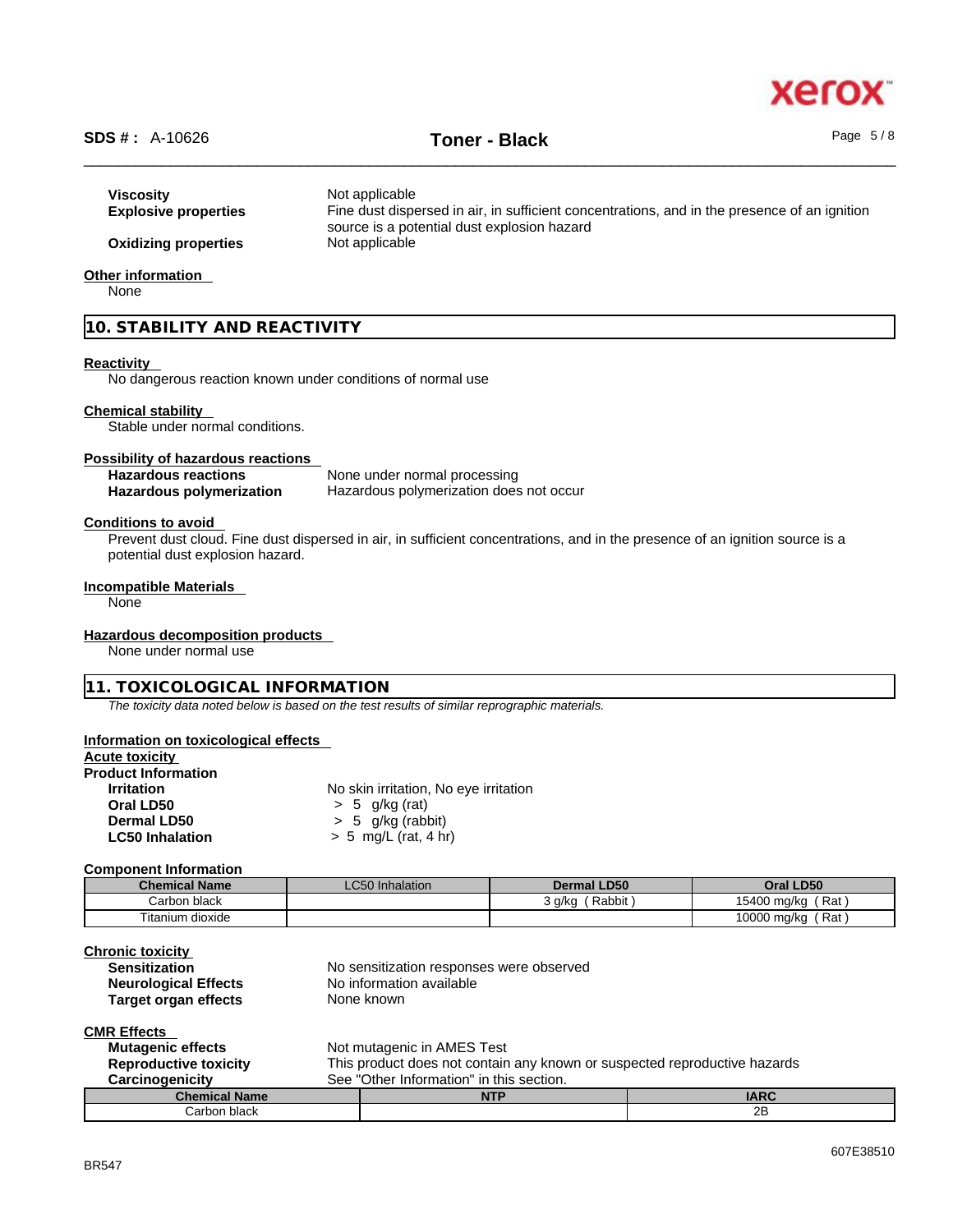# xerc

# \_\_\_\_\_\_\_\_\_\_\_\_\_\_\_\_\_\_\_\_\_\_\_\_\_\_\_\_\_\_\_\_\_\_\_\_\_\_\_\_\_\_\_\_\_\_\_\_\_\_\_\_\_\_\_\_\_\_\_\_\_\_\_\_\_\_\_\_\_\_\_\_\_\_\_\_\_\_\_\_\_\_\_\_\_\_\_\_\_\_\_\_\_\_ **SDS # :** A-10626 **Toner - Black** Page 6 / 8

| ıta<br>dıc<br>anıur | חה<br>-- |
|---------------------|----------|

#### **Other information**

The IARC (International Agency for Research on Cancer) has listed carbon black as "possibly carcinogenic to humans". However, Xerox has concluded that the presence of carbon black in this mixture does not present a health hazard. The IARC classification is based on studies evaluating pure, "free" carbon black. In contrast, toner is a formulation composed of specially prepared polymer and a small amount of carbon black (or other pigment). In the process of making toner, the small amount of carbon black becomes encapsulated within a matrix. Xerox has performed extensive testing of toner, including a chronic bioassay (test for potential carcinogenicity). Exposure to toner did not produce evidence of cancer in exposed animals. The results were submitted to regulatory agencies and published extensively.

The IARC (International Agency for Research on Cancer) has listed titanium dioxide as "possibly carcinogenic to humans". However, Xerox has concluded that the presence of titanium dioxide in this mixture does not present a health hazard. The IARC classification is based on studies in rats using high concentrations of pure, unbound TiO 2 particles of respirable size. Epidemiological studies do not suggest a carcinogenic effect in humans. In addition, the titanium dioxide in this mixture is encapsulated in a matrix or bound to the surface of the toner.

# **Other toxic effects**<br> **Aspiration Hazard Not applicable**

**Aspiration Hazard Not applicable Not applicable**<br> **Other adverse effects** None known **Other** adverse effects

#### **Information on other hazards**

**Endocrine disrupting properties** This product does not contain any known or suspected endocrine disruptors

#### **12. ECOLOGICAL INFORMATION**

#### **Toxicity**

EC50/72h/algae =  $>1000$  mg/L

#### **Component Information**

| <b>Chemical Name</b> | Toxicity to algae | <b>Toxicitv to fish</b> | Toxicitv to<br>microorganisms | Toxicity to daphnia and<br>lother aquatic invertebrates |
|----------------------|-------------------|-------------------------|-------------------------------|---------------------------------------------------------|
| Carbon black         |                   |                         |                               | EC50 ><br>5600 ma/L 24 h                                |

#### **Persistence and degradability**

Not readily biodegradable

#### **Bioaccumulative potential**

Bioaccumulation is unlikely

#### **Mobility in soil**

Insoluble in water

#### **Results of PBT and vPvB assessment**

This substance is not considered to be persistent, bioaccumulating nor toxic (PBT)

#### **Endocrine disrupting properties**

This product does not contain any known or suspected endocrine disruptors

#### **Other adverse effects**

Although toner is not an aquatic toxin, microplastics may be a physical hazard to aquatic life and should not be allowed to enter drains, sewers, or waterways.

#### **13. DISPOSAL CONSIDERATIONS**

#### **Waste treatment methods**

**Waste Disposal Methods** Can be landfilled or incinerated, when in compliance with local regulations If incineration is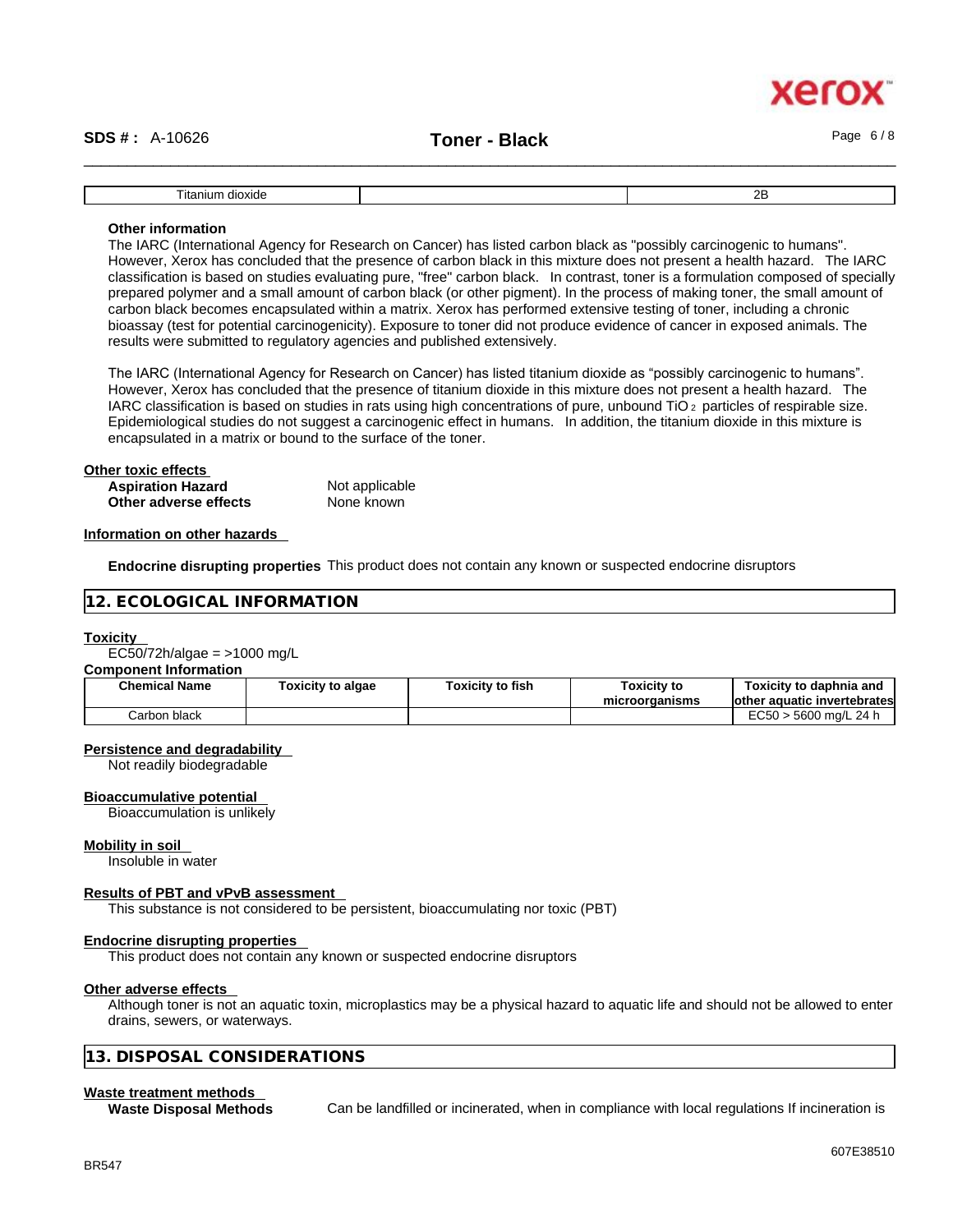

|                          | to be carried out, care must be exercised to prevent dust clouds forming.                                                                                          |
|--------------------------|--------------------------------------------------------------------------------------------------------------------------------------------------------------------|
| Contaminated packaging   | No special precautions are needed in handling this material                                                                                                        |
| <b>Other information</b> | Although toner is not an aquatic toxin, microplastics may be a physical hazard to aquatic life<br>and should not be allowed to enter drains, sewers, or waterways. |

#### **California Waste Status**

This product contains one or more substances that are listed with the State of California as a hazardous waste.

| Chemical<br>∣Name    | California<br>Waste<br>Status<br>Hazardous |
|----------------------|--------------------------------------------|
| $h$<br>Control Aaent | Toxic                                      |
|                      |                                            |

This material is not subject to regulation as a hazardous material for shipping

#### **15. REGULATORY INFORMATION**

#### **Safety, health and environmental regulations/legislation specific for the substance or mixture**

#### **OSHA Regulatory Status**

This product is an article which contains a mixture / preparation in powder form. Safety information is given for exposure to the article as sold and used by the customer. Intended use of the product is not expected to result in exposure to the mixture / preparation based on the packaging and method of dispensing.

While this material is not considered hazardous by the OSHA Hazard Communication Standard (29 CFR 1910.1200), this MSDS contains valuable information critical to the safe handling and proper use of the product. This MSDS should be retained and available for employees and other users of this product

#### **Canada**

This product has been classified in accordance with the hazard criteria of the Hazardous Products Regulations (HPR), and the SDS contains all the information required by the HPR.

#### **International Inventories**

| <b>TSCA</b>     | Complies |
|-----------------|----------|
| <b>DSL/NDSL</b> | Complies |

## **U.S. Federal Regulations**

#### **SARA 313**

Section 313 of Title III of the Superfund Amendments and Reauthorization Act of 1986 (SARA). This product does not contain any chemicals which are subject to the reporting requirements of the Act and Title 40 of the Code of Federal Regulations, Part 372 **Clean Water Act**

This product is not regulated as a pollutant pursuant to the Clean Water Act (40 CFR 122.21 and 40 CFR 122.42).

**Clean Air Act,Section 112 Hazardous Air Pollutants (HAPs) (see 40 CFR 61)**

This product is not regulated as a hazardous air pollutant (HAPS) under Section 112 of the Clean Air Act Amendments of 1990. **CERCLA**

This material, as supplied, does not contain any substances regulated as hazardous substances under the Comprehensive Environmental Response Compensation and Liability Act (CERCLA) (40 CFR 302) or the Superfund Amendments and Reauthorization Act (SARA) (40 CFR 355). There may be specific reporting requirements at the local, regional, or state level pertaining to releases of this material

#### **US State Regulations**

#### **California Proposition 65**

Carbon black is regulated under California Proposition 65 only if in the form of "airborne, unbound particles of respirable size".